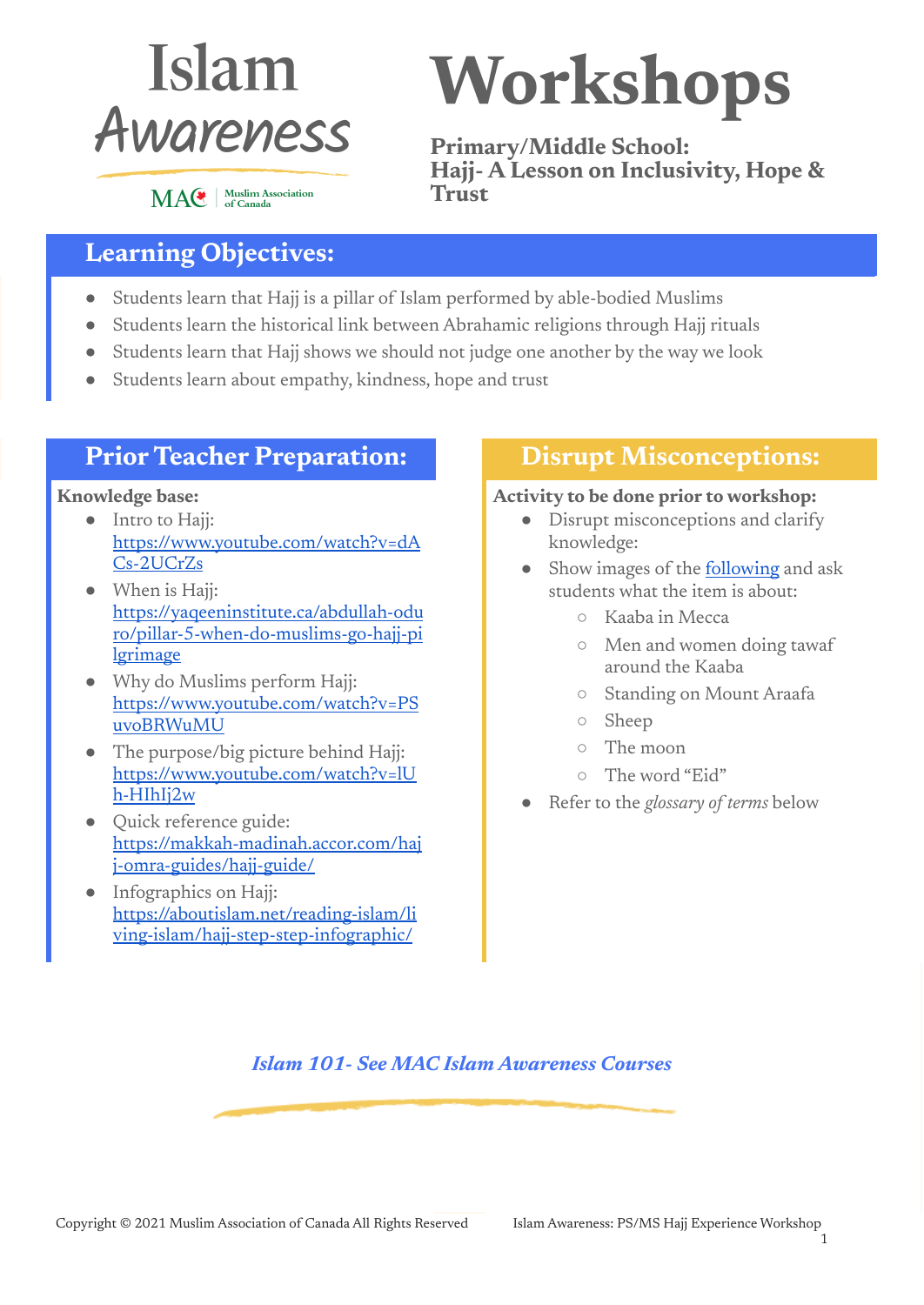### **#1 Participate: "Do it"**

#### *Options:*

- 1. Invite a guest speaker to come and present on Hajj through a hands on activity (a role play of some of the Hajj rites).
	- Students dress all in white and go around the "Kaaba" 7 times (Tawaf)
	- After completion of Tawaf- students run back and forth from two stations (Safaa and Marwa)
	- Presentation on Hajj by reading a children's book or watching short videos.
- 2. Presentation on Hajj by reading a children's book or watching short videos.
	- o Show video what Hajj is about: <https://www.youtube.com/watch?v=FpLlLiHSHXY>
- 3. Either of the above options can be followed by one of these hands-on activities:
	- Make Eid cards: <https://www.youtube.com/watch?v=Aq3YI28schQ>
	- Eid paper lanterns: <https://nurturestore.co.uk/paper-lanterns-ramadan-craft>
	- Kaaba : <https://www.firstpalette.com/printable/cube.html>
	- Mosaic art <https://www.pinterest.ca/pin/559501953678114941/>
	- Other activities:

<https://www.teacherspayteachers.com/Browse/Price-Range/Free/Search:hajj> Students are encouraged to share their creations with each other.

# **# 2 Reflect: "What Happened"**

- Teachers can invite a Muslim community member to share through pictures, videos and storytelling their lived in experience of performing Hajj.
- Share reactions and observations through photography taken during 'Tawaf, Safaa, and Marwa'
- Explain that Muslims who are not present for Hajj are still deeply cognizant of it and that Eid-ul-Adha (celebration after completion of Hajj) and the Udhiyah (sacrifice of a livestock animal) are one of the ways they connect with the pilgrims.
- Discuss feelings generated by the experience and capture the words in word clouds and post on one side of the wall in the class
- Let the group (or individual) talk freely and acknowledge the ideas they generate regarding the following points:
	- We are all different (culturally, skin complexion, religion etc..) but the same when doing a task together.
	- What can we do in our class to capture the theme of diversity and anti-racism?
	- What can we do to practice anti-racism in our school community?
	- How do we build trust between the students in our class, and school?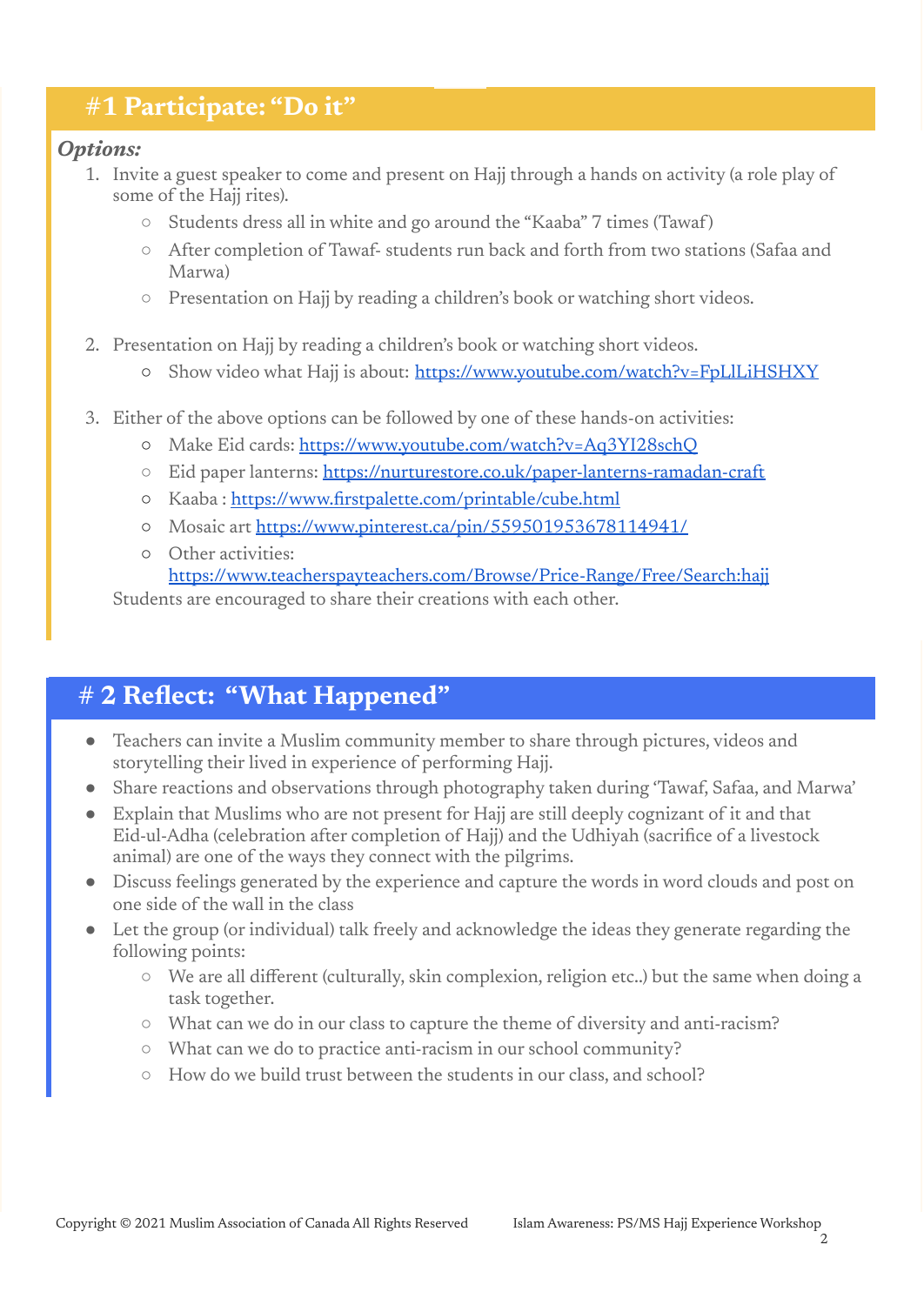# **#3 Apply: "NowWhat?"**

- Apply what was learned about Hajj and respecting others to a similar or different situation.
	- Discuss how new learning can be applied to other situations.
	- When you see/hear something that is unfamiliar to you and your upbringing, how do you deal with it?
	- What are some things we can say when we experience something different? For example, "That's cool! I never knew that before!" "I like the way you do that." "Can you tell me more about that?"
	- What can you do to 'get out' of your comfort zone and play with another student that you do not usually play with?
	- What is a kind, nice or a helpful act that you have done for another student?
- Remind students that it is ok to ask questions, in an appropriate and respectful manner.
- Help each individual feel a sense of ownership for what was learned through journaling and sharing their thoughts and learning with family members at home.

#### **Assessment:**

#### *How do you know if they GOT IT?*

- Design a worksheet, journal recording, test, quiz, or performance-based activity for students to demonstrate what they have learned.
- Have your Goals and Learning Objectives been met?
- What will you do to assist those who do not "get it"?
- How might you extend the lesson, dig deeper, go beyond?

# **Glossary of Terms:**

**Arafat, Mina, Muzdalifah:** Desert locations some distance from Makkah where various important Hajj rites are performed.

**Dhul-Hijjah:** The last month of the Islamic calendar during which Hajj is performed.

**Hajj:** One of the five pillars of Islam, Hajj is a set of acts of worship performed in and around Makkah in an order and manner prescribed by Allah and Rasul Allah (s.a.w.).

**Ihram:** The distinctive garb of the male pilgrim. It consists of two pieces of white, unsewn and plain cloth. One piece is wrapped around the waist from just above the navel to just above the ankles, and the other is draped around the shoulders. For ladies their everyday ordinary clothes constitute their Ihram.

**Kaaba:** The Kaaba, meaning "cube" in Arabic, is considered by Muslims to be the house of God; it rests within the Grand Mosque of Mecca. All Muslims face the Kaaba when completing their prayers.

**Sa'i:** The devotional act of walking seven times between Safa and Marwa to commemorate Hajar's desperate search for water for her son Isma'il (a.s.).

**Safa and Marwa:** Two small knolls (hills) near the Kabah inside Haram al-Shareef. The pilgrims perform Sa'i by walking back and forth between them to retrace the footsteps of Hajar (wife of Prophet Ibrahim) during her search for water for her infant son Isma'il (a.s.).

**Tawaf:** The devotional act of circumambulating (i.e., walking around) the Kabah in a specific manner while reciting prayers. Each complete circuit around the Kabah is called a shawt (plural: ashwat). Seven ashwat constitute a complete Tawaf.

**Udhiyah:** The sacrifice of a livestock animal (such as a cow, goat or sheep) which is offered during the four days of Eid-al-Adha.